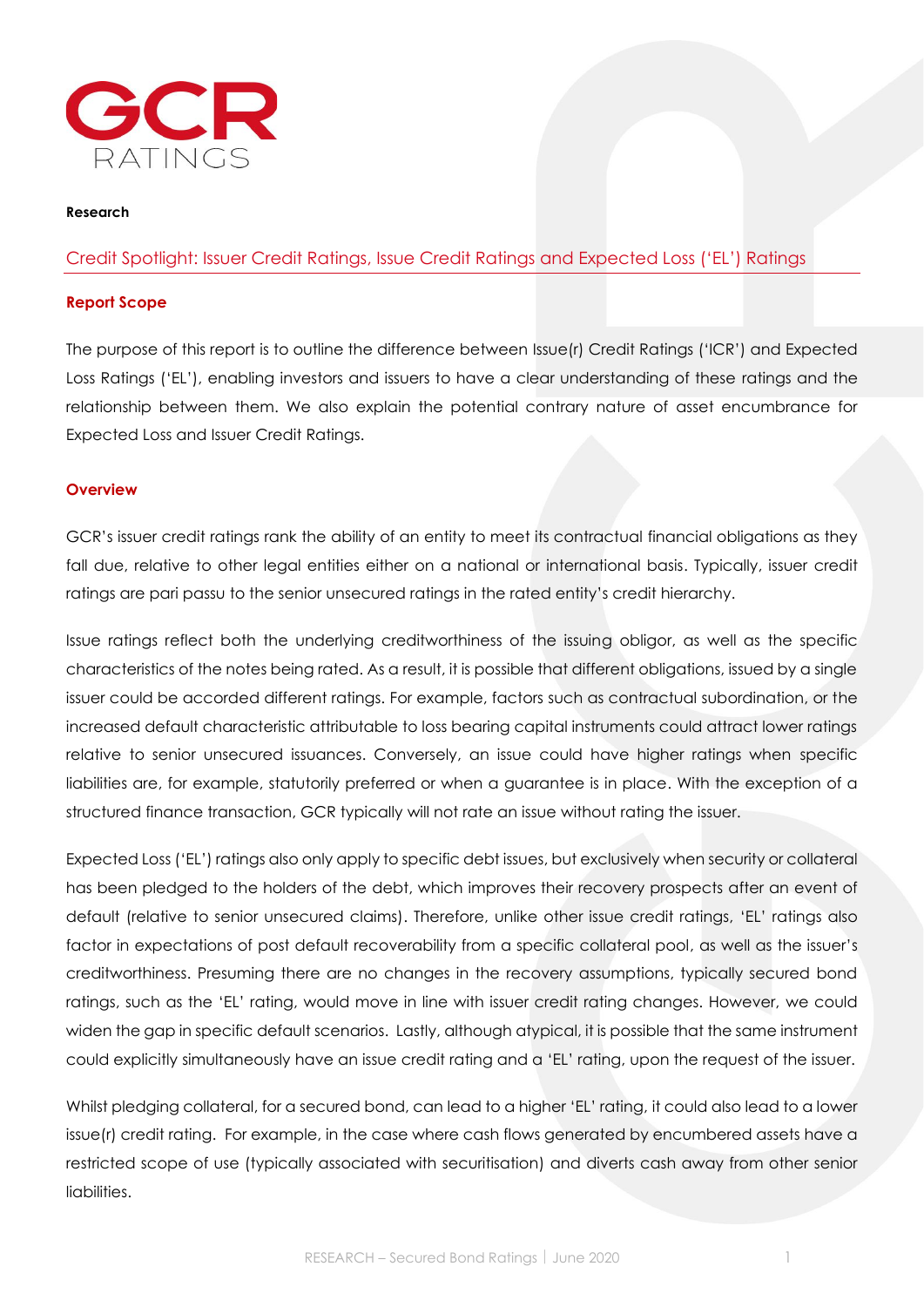## **Understanding Issuer Credit Ratings**

GCR can assign an issuer credit rating to any legal entity that is capable of incurring debt obligations as the primary borrower. Issuer credit ratings measure the relative ability of an entity to meet its contractual financial obligations as they fall due. This indicates the ability of the entity to make timeous payments of its outstanding senior unsecured debt obligations, while maintaining the status of a going concern.

Issuer credit ratings are not an explicit predictor of the likelihood for an entity to default over a given time horizon. However, it is intuitive to conclude that an entity with a higher issuer credit rating is considered to be less likely to default than an entity with a lower rating, assuming that the ratings are on the same scale (i.e. national vs international).

GCR's issuer ratings are assigned in a manner consistent with the [Criteria for the GCR Ratings Framework,](https://gcrratings.com/criteria/) together with the relevant sector specific criteria applicable to the individual group or entity that forms the subject of the rating analysis.

## **Understanding Issue Credit Ratings**

An issue rating may be assigned to a specific financial instrument, typically in the form of a debt instrument. An issue rating incorporates all of the underlying credit risks of the issuing obligor (or potentially guarantor), as well as the characteristics of the particular obligation being rated. GCR can assign issue ratings against unsecured and secured debt instruments.

GCR assigns unsecured issue ratings according to the relevant criteria and the instruments' hierarchy in the issuer's capital structure. Unsecured issue ratings are inextricably linked to the respective issuer's creditworthiness and as such, senior unsecured issue ratings typically reflect the issuer's credit rating. An issuer's subordinated instruments (including senior subordinated, junior subordinated and other hybrids) are always notched down from (even hypothetical) senior unsecured instrument ratings. This is to reflect the increased proximity to default and / or the lower relative recoverability of these instrument(s) relative to senior unsecured instruments and each other.

Although less common, issue ratings could also be higher than the issuer rating, if there is any external support for the issue or a specific statutory preference that improves the credit quality of the notes versus the senior unsecured liabilities of that specific issuer.

Issue ratings may be assigned on the long-term or short-term scale, as well as on the national or international rating scale. For a public issue credit rating to be assigned, a public issuer credit rating must also be assigned.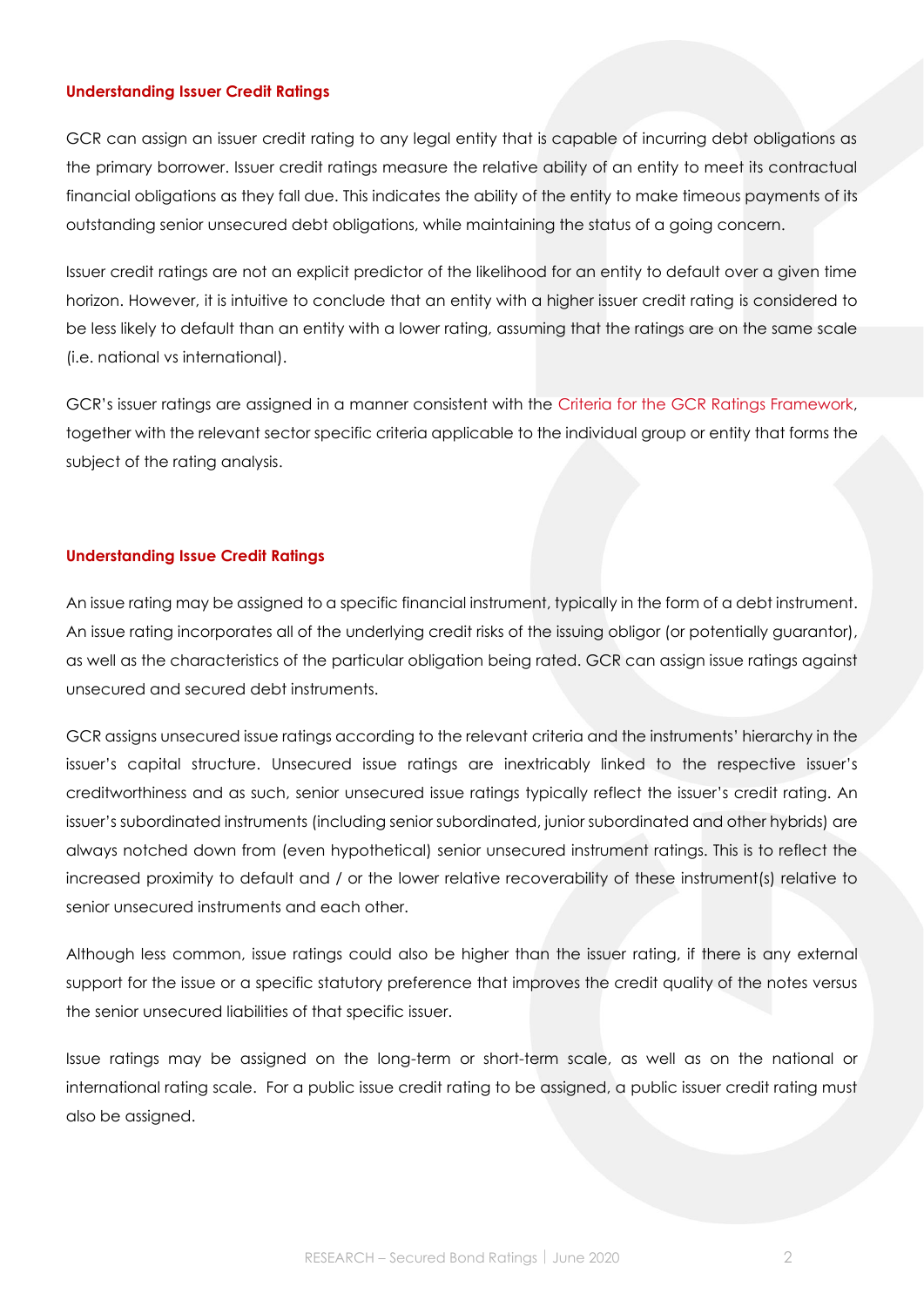## **Understanding Structured Bond / Expected Loss 'EL' ratings**

When rating secured debt instruments the Expected Loss ('EL') rating can be applied. The 'EL' rating reflects both the issuer credit rating and our expectations of recoverability (from the assigned collateral) from that specific issue.

Recoveries are made possible by the advantage of having distinct security ceded for the benefit of the secured lender. Contractual arrangements that enable the cession of security give rise to structural enhancements which improve the expected recovery post default, relative to unsecured debt. GCR generally relies on independent market valuations of the ceded collateral in its analysis.

By its very nature, the 'EL' rating of the structured bond is more relevant in a post default scenario. It provides a relative scale of the severity of the expected loss that may be incurred on a specific instrument, should the issuer default on its obligations. Although the rating scale and symbols used when assigning 'EL' ratings are the same as those for issuer ratings (albeit structured bonds carry an additional 'EL' suffix), the two are not comparable.

An EL rating may be assigned to listed or unlisted debt obligations issued by a rated entity and secured by distinguishable assets of the issuer or from external support, such as a partial guarantee.

For more information on how GCR analyse secured bonds, see the GCR [Secured Bond methodology,](https://gcrratings.com/wp-content/uploads/2019/09/GCR-Secured-Bonds-Criteria-update-2018.pdf) on the GCR website.

## **Ratings migration relationships**

Presuming there are no changes in the recovery assumptions, typically secured bond ratings would move in line with issuer credit rating changes. However, this may change in two scenarios. Firstly, if the issuer credit rating moves to very low or near default levels and we still consider the recovery assumptions to be strong. Secondly, if the issuer defaults but we expect the entity to carry on as a going concern post restructuring or exchange. In this case, the revised 'EL' rating would reflect an expected post default issuer credit rating alongside the recovery expectations of the issue. If the recovery assumptions change then the notching between the issuer credit ratings and expected loss ratings will typically also change.

#### **Understanding Asset Encumbrance**

The relationship between pledged collateral and EL ratings has been established above. However, when an issuer pledges collateral for secured debt it can also affect the issuer credit rating. In this context, GCR call the pledging of collateral, asset encumbrance.

Asset encumbrance arises when there is an existing claim against an asset by a party other than the owner of the asset. Typically, a borrower will encumber assets that it owns by giving security interests over those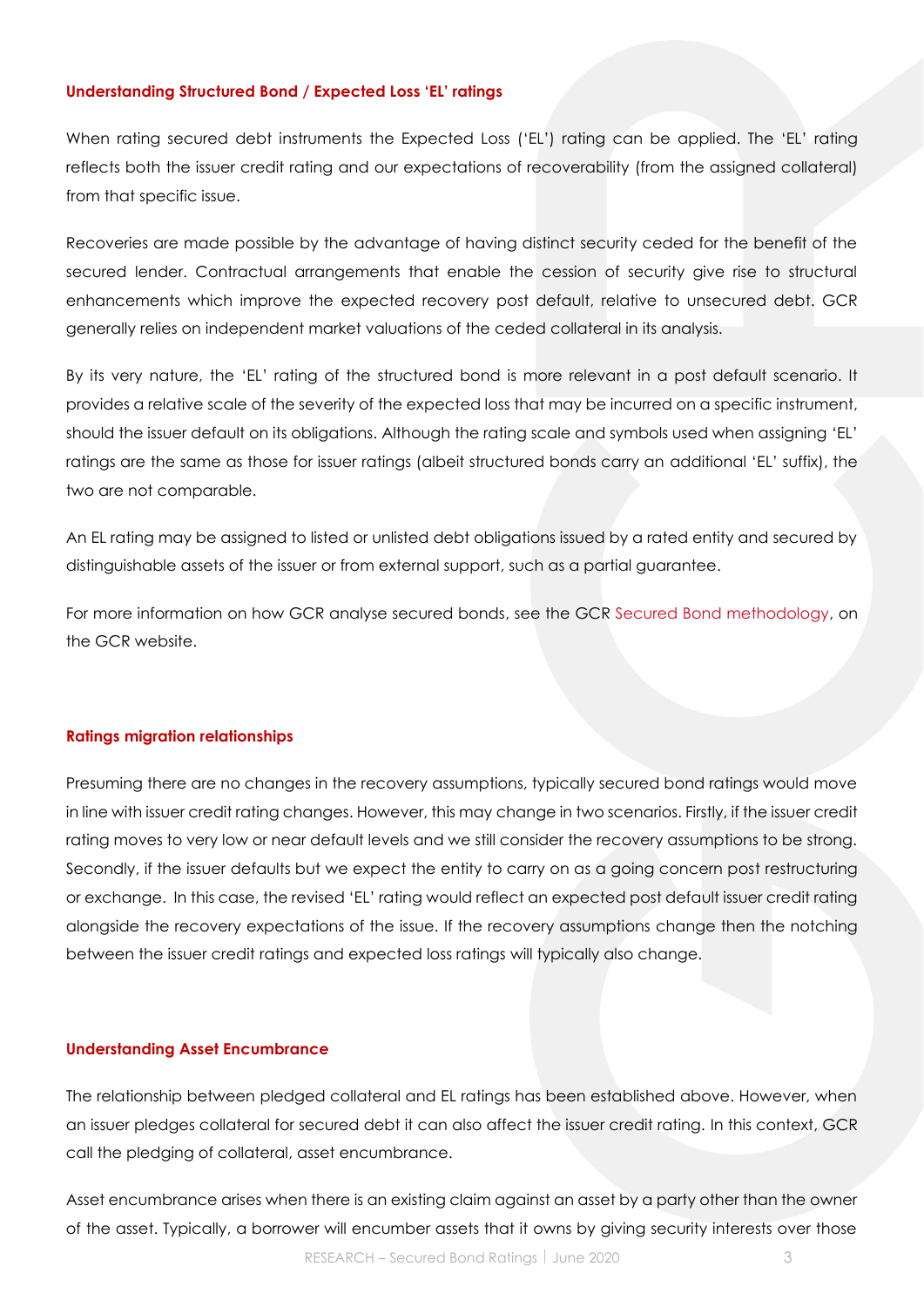assets, such as a pledge or cession of the assets, to a lender. This arrangement may restrict the owner of the asset from exercising certain rights such as the transfer of the encumbered asset or the utilisation of cash flows generated by the asset.

In most cases, the full benefit of having secured notes as opposed to unsecured, is realised following the default of the issuer. Therefore, in this case, asset encumbrance doesn't impact the issuer credit rating, and this is because typically prior to the occurrence of an event of default, secured and senior unsecured creditors rank *pari passu* in the credit hierarchy. However, should the cash flows generated by encumbered assets have a restricted scope of use (typically associated with securitisation), we may factor this into the liquidity assessments of issuers because it diverts cash away from other senior liabilities.

The level of asset encumbrance can also be assessed to determine whether or not an entity has the ability to raise additional liquidity by leveraging its assets, especially for entities that depend on secured funding.

## Disclaimer

Note that GCR is not a legal, tax or financial adviser and will only provide a credit opinion of the rated securities. For example, a rating does not cover a potential change in the applicable laws nor can it be regarded as an audit. Moreover, GCR is not a party to the transaction documents nor does it provide legal, tax or structuring advice.

# Analytical Contacts

Tinashe Mujuru Analyst Corporate Ratings [TinasheM@GCRratings.com](mailto:TinasheM@GCRratings.com) +27 11 784 1771

Matthew Pirnie Group Head of Ratings [MatthewP@GCRratings.com](mailto:MatthewP@GCRratings.com) +27 11 784 1771

[Yohan@GCRratings.com](mailto:YohanA@GCRratings.com) +27 11 784 1771

Yohan Assous **Head of Structured Finance Ratings**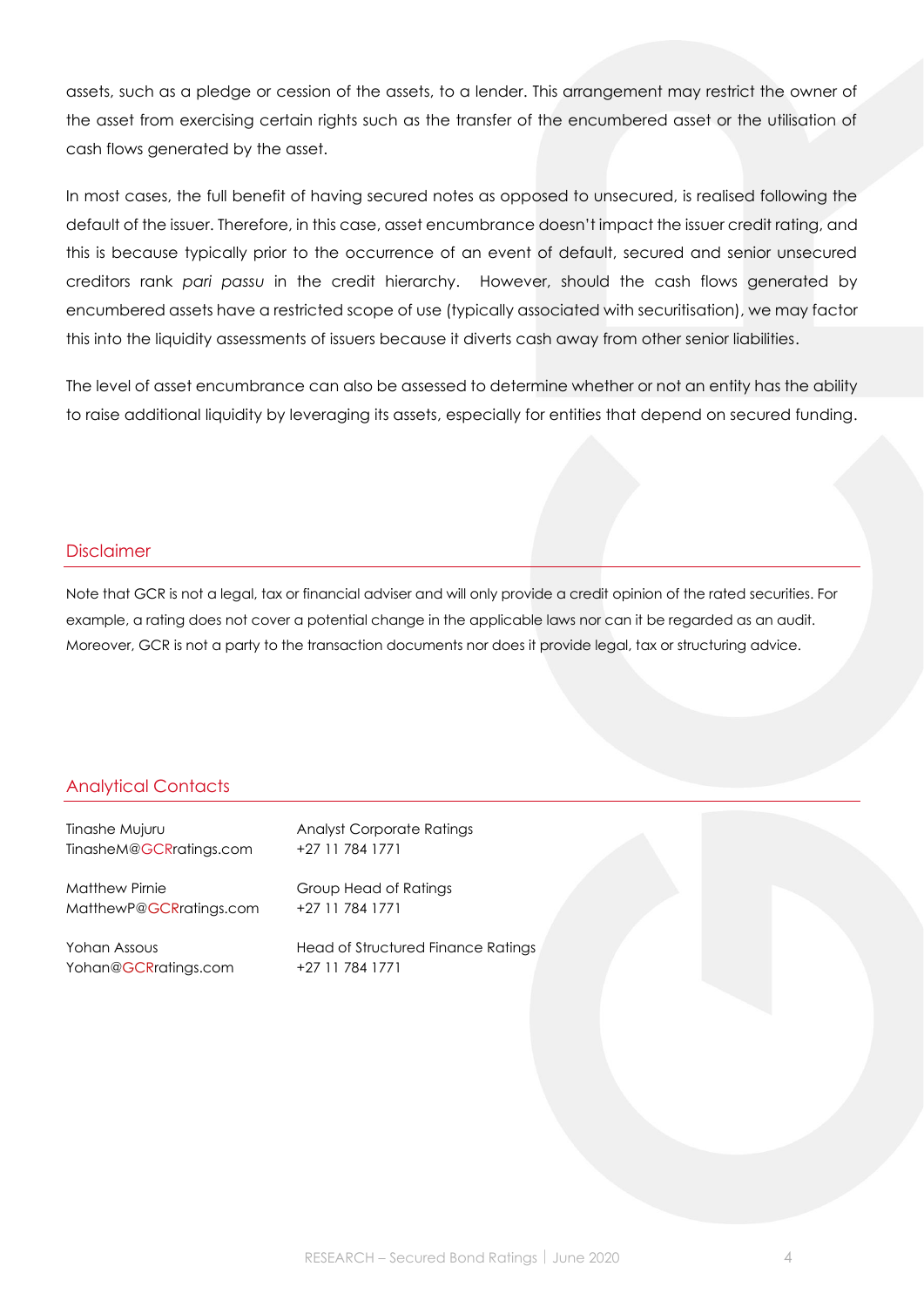| Asset                | A resource with economic value that a company owns or controls with the expectation that it will<br>provide future benefit.                                                                                                                                                                                                                                                                                                                              |
|----------------------|----------------------------------------------------------------------------------------------------------------------------------------------------------------------------------------------------------------------------------------------------------------------------------------------------------------------------------------------------------------------------------------------------------------------------------------------------------|
| Assets               | A resource with economic value that a company owns or controls with the expectation that it will<br>provide future benefit.                                                                                                                                                                                                                                                                                                                              |
| <b>Bond</b>          | A long-term debt instrument issued by either a company, institution or the government to raise<br>funds.                                                                                                                                                                                                                                                                                                                                                 |
| <b>Bondholder</b>    | Investor of capital market securities.                                                                                                                                                                                                                                                                                                                                                                                                                   |
| Borrower             | The party indebted or the person making repayments for its borrowings.                                                                                                                                                                                                                                                                                                                                                                                   |
| Capital              | The sum of money that is invested to generate proceeds.                                                                                                                                                                                                                                                                                                                                                                                                  |
| Cash Flow            | The inflow and outflow of cash and cash equivalents. Such flows arise from operating, investing<br>and financing activities.                                                                                                                                                                                                                                                                                                                             |
| Cash                 | Funds that can be readily spent or used to meet current obligations.                                                                                                                                                                                                                                                                                                                                                                                     |
| Cede                 | To transfer all or part of a risk written by an insurer (the cedant or primary company) to a reinsurer.                                                                                                                                                                                                                                                                                                                                                  |
| Cession              | Amount of the insurance ceded to a reinsurer by the original insuring company (cedant) in a<br>reinsurance transaction.                                                                                                                                                                                                                                                                                                                                  |
| Claim                | 1. A request for payment of a loss, which may come under the terms of an insurance contract<br>(insurance). 2. A formal request or demand (corporate finance).                                                                                                                                                                                                                                                                                           |
| Collateral           | Asset provided to a creditor as security for a loan or performance.                                                                                                                                                                                                                                                                                                                                                                                      |
| Contract             | An agreement by which an insurer agrees, for a consideration, to provide benefits, reimburse<br>losses or provide services for an insured. A 'policy' is the written statement of the terms of the<br>contract.                                                                                                                                                                                                                                          |
| Covenant             | A provision that is indicative of performance. Covenants are either positive or negative. Positive<br>covenants are activities that the borrower commits to, typically in its normal course of business.<br>Negative covenants are certain limits and restrictions on the borrowers' activities.                                                                                                                                                         |
| <b>Credit Rating</b> | An opinion regarding the creditworthiness of an entity, a security or financial instrument, or an<br>issuer of securities or financial instruments, using an established and defined ranking system of<br>rating categories.                                                                                                                                                                                                                             |
| <b>Credit Risk</b>   | The possibility that a bond issuer or any other borrowers (including debtors/creditors)<br>will default and fail to pay the principal and interest when due.                                                                                                                                                                                                                                                                                             |
| Credit               | A contractual agreement in which a borrower receives something of value now, and agrees to<br>repay the lender at some date in the future, generally with interest. The term also refers to the<br>borrowing capacity of an individual or company                                                                                                                                                                                                        |
| Creditor             | A credit provider that is owed debt obligations by a debtor.                                                                                                                                                                                                                                                                                                                                                                                             |
| Creditworthiness     | An assessment of a debtor's ability to meet debt obligations.                                                                                                                                                                                                                                                                                                                                                                                            |
| Debt                 | An obligation to repay a sum of money. More specifically, it is funds passed from a creditor to a<br>debtor in exchange for interest and a commitment to repay the principal in full on a specified<br>date or over a specified period.                                                                                                                                                                                                                  |
| Default              | A default occurs when: 1.) The Borrower is unable to repay its debt obligations in full; 2.) A credit-<br>loss event such as charge-off, specific provision or distressed restructuring involving the forgiveness<br>or postponement of obligations; 3.) The borrower is past due more than X days on any debt<br>obligations as defined in the transaction documents; 4.) The obligor has filed for bankruptcy or<br>similar protection from creditors. |
| Downgrade            | The rating has been lowered on its specific scale.                                                                                                                                                                                                                                                                                                                                                                                                       |
| Enforcement          | To make sure people do what is required by a law or rule et cetera.                                                                                                                                                                                                                                                                                                                                                                                      |
| Environment          | The surroundings or conditions in which an entity operates (Economic, Financial, Natural).                                                                                                                                                                                                                                                                                                                                                               |
| Equity               | Equity is the holding or stake that shareholders have in a company. Equity capital is raised by the<br>issue of new shares or by retaining profit.                                                                                                                                                                                                                                                                                                       |
| <b>Expected Loss</b> | Losses that a bank expects to bear over a certain period (generally a year). These losses are a<br>consequence of doing business, namely the bank's role as financial intermediary.                                                                                                                                                                                                                                                                      |
| Exposure             | Exposure is the amount of risk the holder of an asset or security is faced with as a consequence of<br>holding the security or asset. For a company, its exposure may relate to a particular product class<br>or customer grouping. Exposure may also arise from an overreliance on one source of funding. In<br>insurance, it refers to an individual or company's vulnerability to various risks                                                       |
| Going Concern        | An accounting convention that assumes a company will continue to exist and trade normally for<br>the foreseeable future. In practice this is likely to mean at least for the next 12 months.                                                                                                                                                                                                                                                             |
| <b>Hybrid</b>        | A form of security that has characteristics of various types of transaction or product.                                                                                                                                                                                                                                                                                                                                                                  |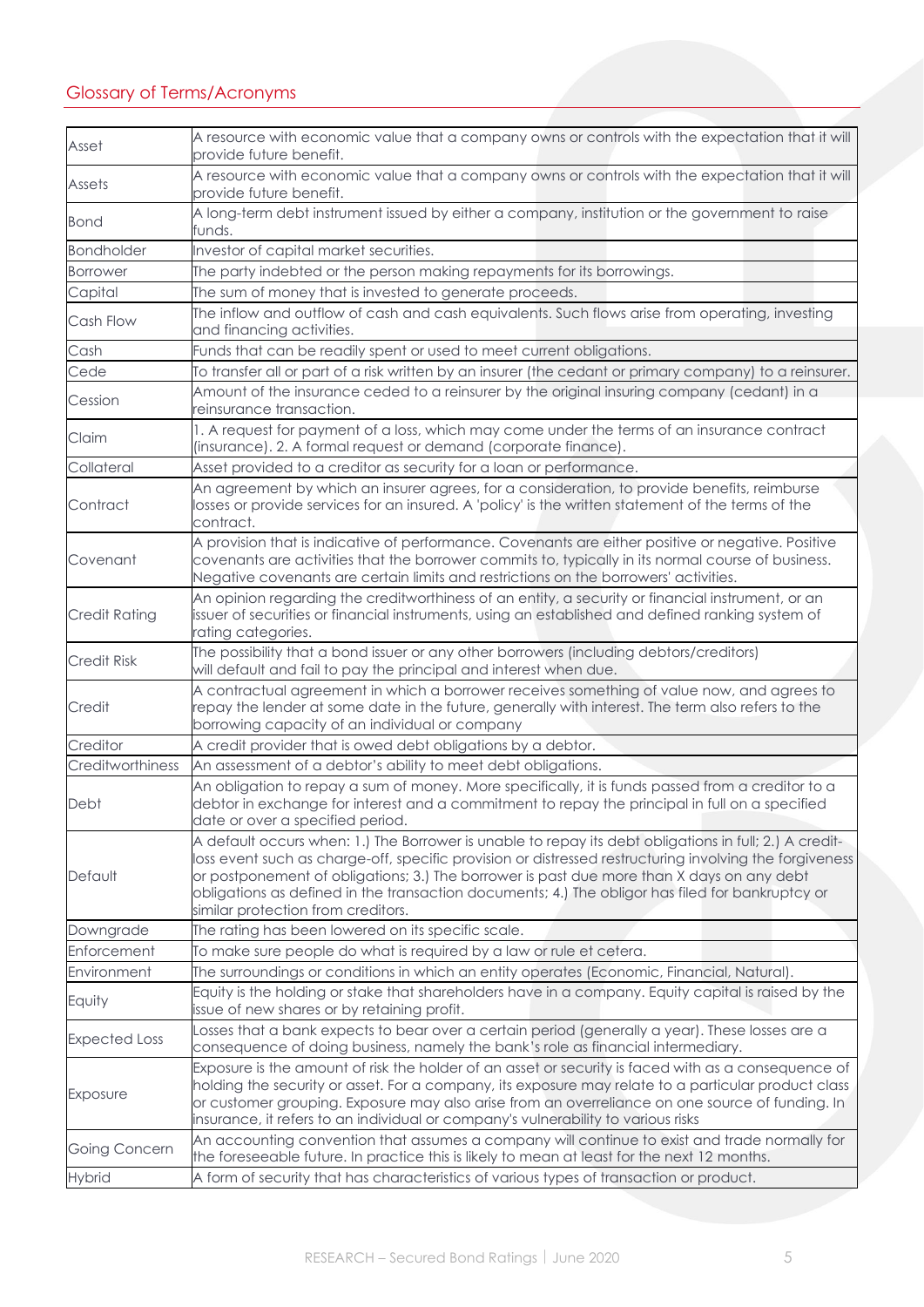| <b>Interest</b>                   | Scheduled payments made to a creditor in return for the use of borrowed money. The size of the<br>payments will be determined by the interest rate, the amount borrowed or principal and the<br>duration of the loan.                                                                                                                                                            |
|-----------------------------------|----------------------------------------------------------------------------------------------------------------------------------------------------------------------------------------------------------------------------------------------------------------------------------------------------------------------------------------------------------------------------------|
| <b>Issue Ratings</b>              | See GCR Rating Scales, Symbols and Definitions.                                                                                                                                                                                                                                                                                                                                  |
| <b>Issuer Ratings</b>             | See GCR Rating Scales, Symbols and Definitions.                                                                                                                                                                                                                                                                                                                                  |
| Issuer                            | The party indebted or the person making repayments for its borrowings.                                                                                                                                                                                                                                                                                                           |
| Junior Debt                       | A security that has a lower repayment priority than senior securities.                                                                                                                                                                                                                                                                                                           |
| Junior                            | A security that has a lower repayment priority than senior securities.                                                                                                                                                                                                                                                                                                           |
| Lender                            | A credit provider that is owed debt obligations by a debtor.                                                                                                                                                                                                                                                                                                                     |
| Liquidity                         | The speed at which assets can be converted to cash. It can also refer to the ability of a company<br>to service its debt obligations due to the presence of liquid assets such as cash and its<br>equivalents. Market liquidity refers to the ease with which a security can be bought or sold quickly<br>and in large volumes without substantially affecting the market price. |
| Loss                              | 1. A tangible or intangible, financial or non-financial loss of economic value. 2. The happening of<br>the event for which insurance pays (insurance).                                                                                                                                                                                                                           |
| Market                            | An assessment of the property value, with the value being compared to similar properties in the<br>area.                                                                                                                                                                                                                                                                         |
| Notching                          | A movement in ratings.                                                                                                                                                                                                                                                                                                                                                           |
| Obligation                        | The title given to the legal relationship that exists between parties to an agreement when they<br>acquire personal rights against each other for entitlement to perform.                                                                                                                                                                                                        |
| Obligor                           | The party indebted or the person making repayments for its borrowings.                                                                                                                                                                                                                                                                                                           |
| Pari Passu                        | Side by side; at the same rate or on an equal footing. Securities issued with a pari passu clause<br>have rights and privileges that are equivalent to those of existing securities of the same class.                                                                                                                                                                           |
| Pledge                            | An asset or right delivered as security for the payment of a debt or fulfillment of a promise, and<br>subject to forfeiture on failure to pay or fulfill the promise.                                                                                                                                                                                                            |
| Pool                              | An organisation of insurers or reinsurers through which particular types of risk are underwritten and<br>premiums, losses and expenses are shared in agreed-upon amounts.                                                                                                                                                                                                        |
| Principal                         | The total amount borrowed or lent, e.g. the face value of a bond, excluding interest.                                                                                                                                                                                                                                                                                            |
| Ranking                           | A priority applied to obligations in order of seniority.                                                                                                                                                                                                                                                                                                                         |
| Recovery                          | The action or process of regaining possession or control of something lost. To recoup losses.                                                                                                                                                                                                                                                                                    |
| Redemption                        | The repurchase of a bond at maturity by the issuer.                                                                                                                                                                                                                                                                                                                              |
| Repayment                         | Payment made to honour obligations in regards to a credit agreement in the following credited<br>order: 3.) Satisfy the due or unpaid interest charges; 4.) Satisfy the due or unpaid fees or charges;<br>and 5.) To reduce the amount of the principal debt.                                                                                                                    |
| <b>Risk</b>                       | The chance of future uncertainty (i.e. deviation from expected earnings or an expected<br>outcome) that will have an impact on objectives.                                                                                                                                                                                                                                       |
| <b>Secured Creditor</b>           | A creditor that has specific assets pledged as collateral that will receive the proceeds in the<br>event of default.                                                                                                                                                                                                                                                             |
| <b>Secured Debt</b>               | Debt backed with or secured by collateral to reduce lending risk and thus the interest rate<br>charged.                                                                                                                                                                                                                                                                          |
| Securitisation                    | A process of repackaging portfolios of cash-flow producing financial instruments into securities for<br>sale to third parties.                                                                                                                                                                                                                                                   |
| Security                          | One of various instruments used in the capital market to raise funds.                                                                                                                                                                                                                                                                                                            |
| Senior Unsecured<br>Debt          | Securities that have priority ahead of all other unsecured or subordinated debt for payment in the<br>event of default.                                                                                                                                                                                                                                                          |
| Senior                            | A security that has a higher repayment priority than junior securities.                                                                                                                                                                                                                                                                                                          |
| <b>Short Term</b>                 | Current; ordinarily less than one year.                                                                                                                                                                                                                                                                                                                                          |
| Statutory                         | Required by or having to do with law or statute.                                                                                                                                                                                                                                                                                                                                 |
| Structural                        | This may be provided as credit enhancement or as various other methods to enhance the                                                                                                                                                                                                                                                                                            |
| Enhancement                       | security of a transaction such as performance triggers, short revolving periods et cetera.                                                                                                                                                                                                                                                                                       |
| <b>Structured Bond</b><br>Ratings | See GCR Rating Scales, Symbols and Definitions.                                                                                                                                                                                                                                                                                                                                  |
| <b>Timely Payment</b>             | The principal debt, interest, fees and expenses being repaid promptly in accordance with the<br>contractual obligation.                                                                                                                                                                                                                                                          |
| Tranche                           | A portion of an obligation, each of which has different terms.                                                                                                                                                                                                                                                                                                                   |
| <b>Ultimate Payment</b>           | A measure of the principal debt, interest, fees and expenses being repaid over a period of time<br>determined by recoveries.                                                                                                                                                                                                                                                     |
| Valuation                         | An assessment of the property value, with the value being compared to similar properties in the<br>area.                                                                                                                                                                                                                                                                         |